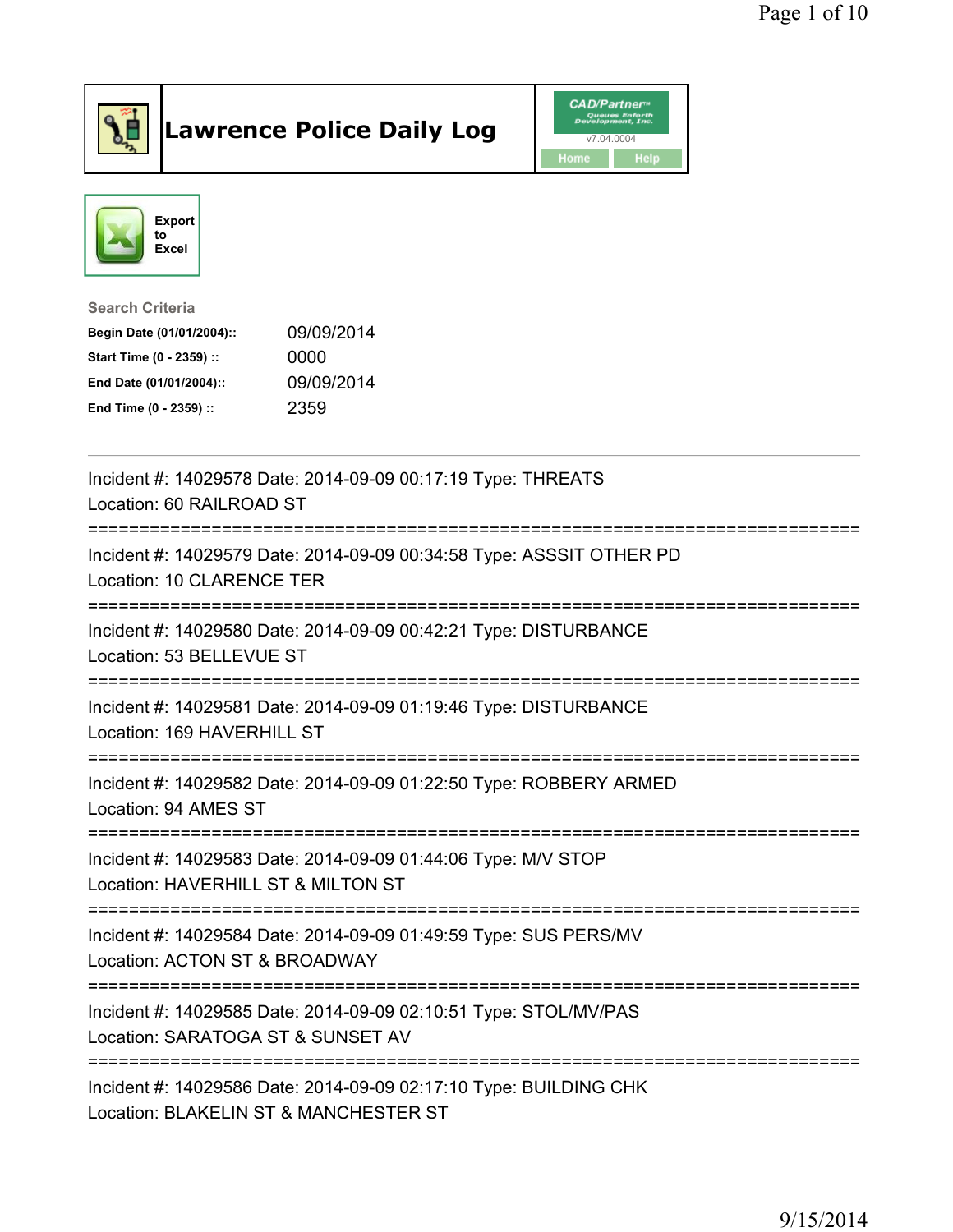| Incident #: 14029587 Date: 2014-09-09 02:28:03 Type: M/V STOP<br>Location: LAWRENCE ST & PARK ST                                        |
|-----------------------------------------------------------------------------------------------------------------------------------------|
| Incident #: 14029588 Date: 2014-09-09 02:41:15 Type: M/V STOP<br>Location: CHESTER ST & S BROADWAY<br>================================= |
| Incident #: 14029589 Date: 2014-09-09 02:52:10 Type: M/V STOP<br>Location: BROADWAY & CROSS ST                                          |
| Incident #: 14029590 Date: 2014-09-09 03:39:06 Type: M/V STOP<br>Location: HAVERHILL ST & MARGIN ST<br>=========================        |
| Incident #: 14029591 Date: 2014-09-09 03:39:29 Type: ALARMS<br>Location: 79 WINTHROP AV                                                 |
| Incident #: 14029592 Date: 2014-09-09 03:58:37 Type: SUS PERS/MV<br>Location: HAVERHILL ST & RAILROAD ST                                |
| Incident #: 14029593 Date: 2014-09-09 03:59:22 Type: ALARMS<br>Location: 206 S UNION ST<br>;===============================             |
| Incident #: 14029594 Date: 2014-09-09 04:48:20 Type: DISTURBANCE<br>Location: CLIFTON ST & EASTON ST                                    |
| Incident #: 14029595 Date: 2014-09-09 04:57:42 Type: ALARMS<br>Location: 61 S UNION ST                                                  |
| Incident #: 14029596 Date: 2014-09-09 06:21:10 Type: M/V STOP<br>Location: HAVERHILL ST & LAWRENCE ST                                   |
| Incident #: 14029597 Date: 2014-09-09 06:37:04 Type: STOL/MV/PR<br>Location: 112 MARSTON ST                                             |
| Incident #: 14029598 Date: 2014-09-09 06:51:30 Type: STOLEN PROP<br>Location: 3 EASTON ST                                               |
| Incident #: 14029599 Date: 2014-09-09 07:11:17 Type: M/V STOP<br>Location: AMESBURY ST & CANAL ST                                       |
| Incident #: 14029601 Date: 2014-09-09 07:25:37 Type: RECOV/STOL/MV                                                                      |

Location: 04 BELIZNAD CT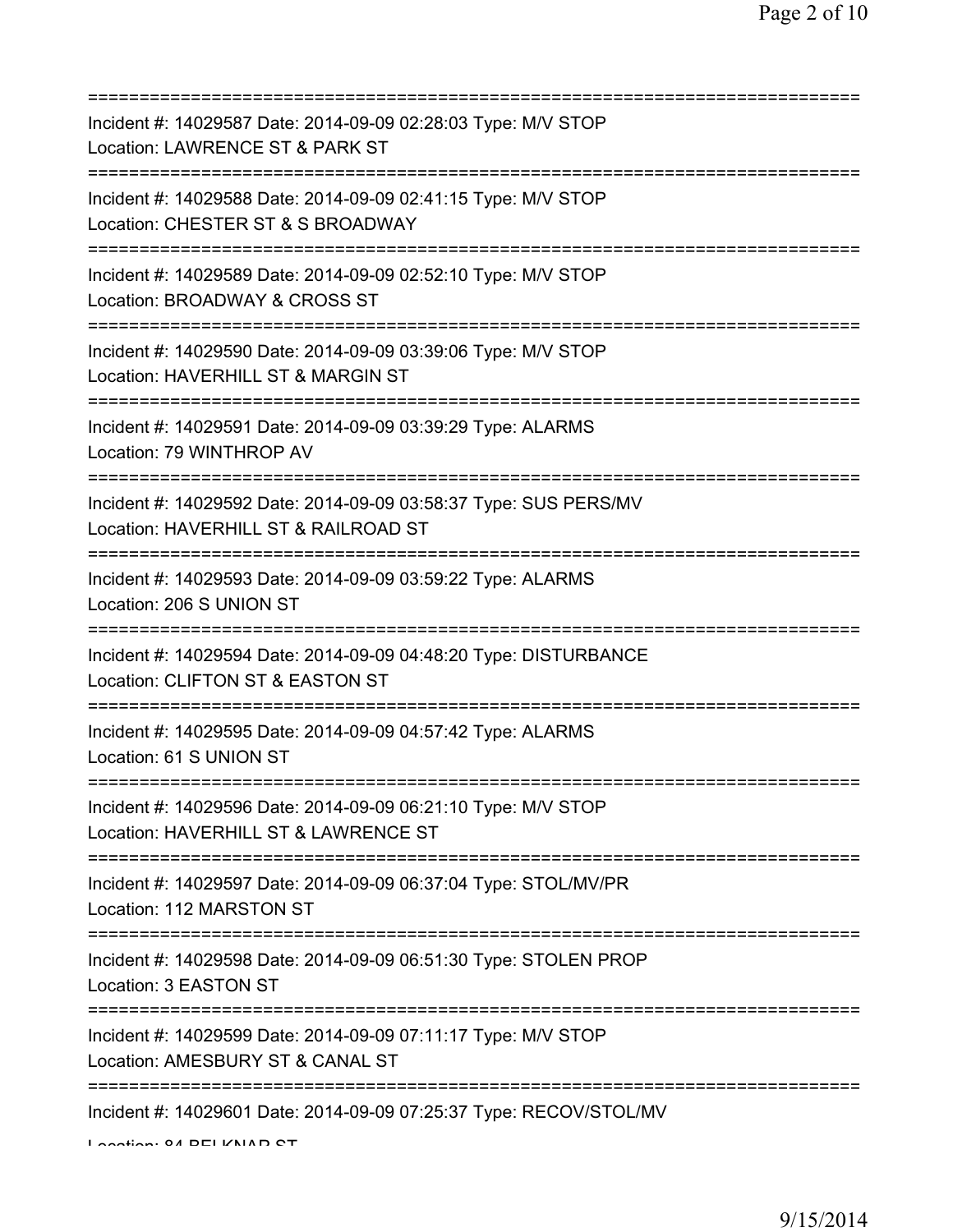| Incident #: 14029600 Date: 2014-09-09 07:25:51 Type: M/V STOP<br>Location: CARVER ST & SALEM ST<br>=======================                 |
|--------------------------------------------------------------------------------------------------------------------------------------------|
| Incident #: 14029602 Date: 2014-09-09 07:27:22 Type: ALARMS<br>Location: 360 MERRIMACK ST<br>======================                        |
| Incident #: 14029603 Date: 2014-09-09 08:01:06 Type: M/V STOP<br>Location: MERRIMACK ST & S UNION ST                                       |
| Incident #: 14029604 Date: 2014-09-09 08:14:02 Type: M/V STOP<br>Location: HAVERHILL ST & WEST ST<br>===================================== |
| Incident #: 14029605 Date: 2014-09-09 08:53:02 Type: AUTO ACC/NO PI<br>Location: 219 S UNION ST<br>============================            |
| Incident #: 14029606 Date: 2014-09-09 09:21:57 Type: TOW OF M/V<br>Location: INMAN ST                                                      |
| Incident #: 14029607 Date: 2014-09-09 09:41:08 Type: LARCENY/PAST<br>Location: 12 METHUEN ST                                               |
| Incident #: 14029608 Date: 2014-09-09 09:42:05 Type: B&E/MV/PAST<br>Location: 112 MARSTON ST                                               |
| Incident #: 14029609 Date: 2014-09-09 10:22:46 Type: LARCENY/MV/PAST<br>Location: 17 WOODLAND ST                                           |
| Incident #: 14029610 Date: 2014-09-09 10:37:34 Type: SUS PERS/MV<br>Location: BRADFORD ST & BROADWAY                                       |
| Incident #: 14029611 Date: 2014-09-09 10:46:03 Type: 209A/SERVE<br>Location: 23 FURBER ST                                                  |
| Incident #: 14029612 Date: 2014-09-09 10:51:36 Type: M/V STOP<br>Location: BRADFORD ST & HAMPSHIRE ST                                      |
| =========================<br>Incident #: 14029614 Date: 2014-09-09 10:51:42 Type: ALARMS<br>Location: 1055 ESSEX ST                        |
| Incident #: 14029613 Date: 2014-09-09 10:52:25 Type: M/V STOP                                                                              |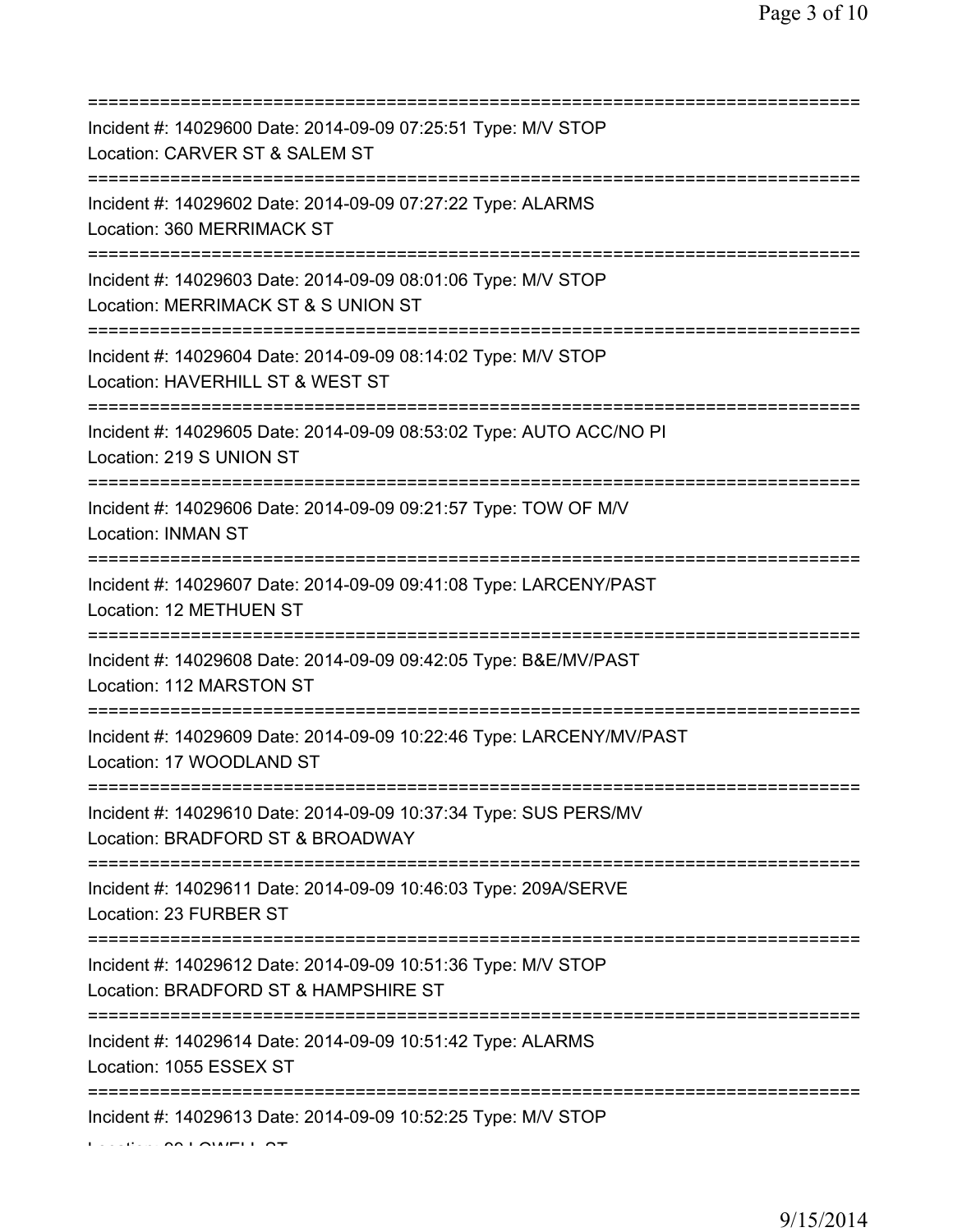=========================================================================== Incident #: 14029615 Date: 2014-09-09 10:58:43 Type: LARCENY/PAST Location: 28 AMHERST ST =========================================================================== Incident #: 14029616 Date: 2014-09-09 11:06:23 Type: 209A/SERVE Location: 75 COOLIDGE ST =========================================================================== Incident #: 14029617 Date: 2014-09-09 11:18:26 Type: AUTO ACC/NO PI Location: BERKELEY ST & JACKSON ST =========================================================================== Incident #: 14029618 Date: 2014-09-09 11:19:31 Type: 209A/SERVE Location: 11 DANA ST =========================================================================== Incident #: 14029619 Date: 2014-09-09 11:31:52 Type: ASSSIT OTHER PD Location: 26 WASHINGTON ST =========================================================================== Incident #: 14029620 Date: 2014-09-09 11:31:52 Type: ALARMS Location: 61 WILMOT ST =========================================================================== Incident #: 14029621 Date: 2014-09-09 11:37:43 Type: LIC PLATE STO Location: 9 WOOD WY =========================================================================== Incident #: 14029622 Date: 2014-09-09 11:39:49 Type: M/V STOP Location: PARK & THORNDIKE =========================================================================== Incident #: 14029623 Date: 2014-09-09 11:59:52 Type: B&E/MV/PAST Location: 187 CHESTNUT ST =========================================================================== Incident #: 14029625 Date: 2014-09-09 12:06:56 Type: STOL/MV/PAS Location: 126 MAPLE ST =========================================================================== Incident #: 14029624 Date: 2014-09-09 12:07:11 Type: HIT & RUN M/V Location: RT114 =========================================================================== Incident #: 14029626 Date: 2014-09-09 12:10:10 Type: 209A/SERVE Location: 29 CABOT RD =========================================================================== Incident #: 14029627 Date: 2014-09-09 12:24:31 Type: M/V STOP Location: TREMONT ST & WEST ST =========================================================================== Incident #: 14029628 Date: 2014-09-09 12:31:03 Type: M/V STOP Location: HAVERHILL ST & WEST ST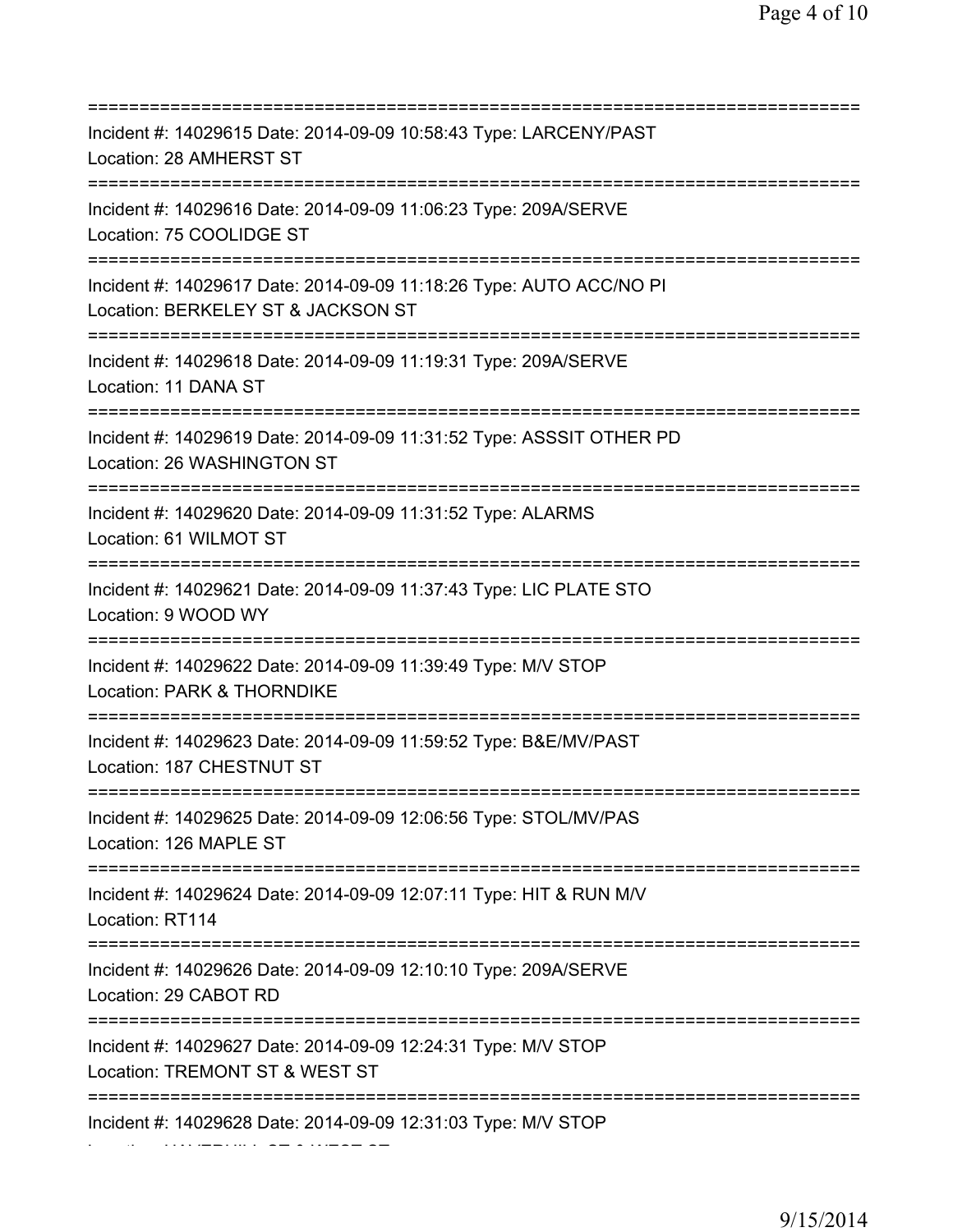| Incident #: 14029629 Date: 2014-09-09 12:39:51 Type: M/V STOP<br>Location: HAVERHILL ST & WEST ST                                  |
|------------------------------------------------------------------------------------------------------------------------------------|
| Incident #: 14029630 Date: 2014-09-09 12:48:51 Type: DOMESTIC/PAST<br>Location: 21 NEWTON ST                                       |
| Incident #: 14029631 Date: 2014-09-09 13:36:00 Type: GENERAL SERV<br>Location: BUCKLEY GARAGE / 295 COMMON ST                      |
| Incident #: 14029632 Date: 2014-09-09 13:47:38 Type: 209A/VIOLATION<br>Location: 388 SALEM ST<br>================================= |
| Incident #: 14029633 Date: 2014-09-09 13:50:46 Type: SUS PERS/MV<br>Location: BRADFORD ST & BROADWAY<br>=======================    |
| Incident #: 14029634 Date: 2014-09-09 13:55:47 Type: HIT & RUN M/V<br>Location: HAVERHILL ST & JACKSON ST                          |
| Incident #: 14029635 Date: 2014-09-09 14:09:32 Type: INVESTIGATION<br>Location: 198 BROADWAY<br>=============================      |
| Incident #: 14029636 Date: 2014-09-09 14:14:30 Type: KEEP PEACE<br>Location: BENNET ST & WATER ST                                  |
| Incident #: 14029637 Date: 2014-09-09 14:22:34 Type: UNATENEDCHILD<br>Location: 37 FERN ST                                         |
| Incident #: 14029638 Date: 2014-09-09 14:30:26 Type: TRESPASSING<br>Location: 2 STEARNS AV                                         |
| Incident #: 14029639 Date: 2014-09-09 14:36:09 Type: INVEST CONT<br>Location: 90 LOWELL ST                                         |
| Incident #: 14029640 Date: 2014-09-09 14:40:29 Type: ALARM/HOLD<br>Location: LALEY MULTISERVICES / 379 HAMPSHIRE ST                |
| Incident #: 14029641 Date: 2014-09-09 14:46:15 Type: SUS PERS/MV<br>Location: 391 CHESTNUT ST                                      |
| Incident #: 14029643 Date: 2014-09-09 14:56:53 Type: MEDIC SUPPORT                                                                 |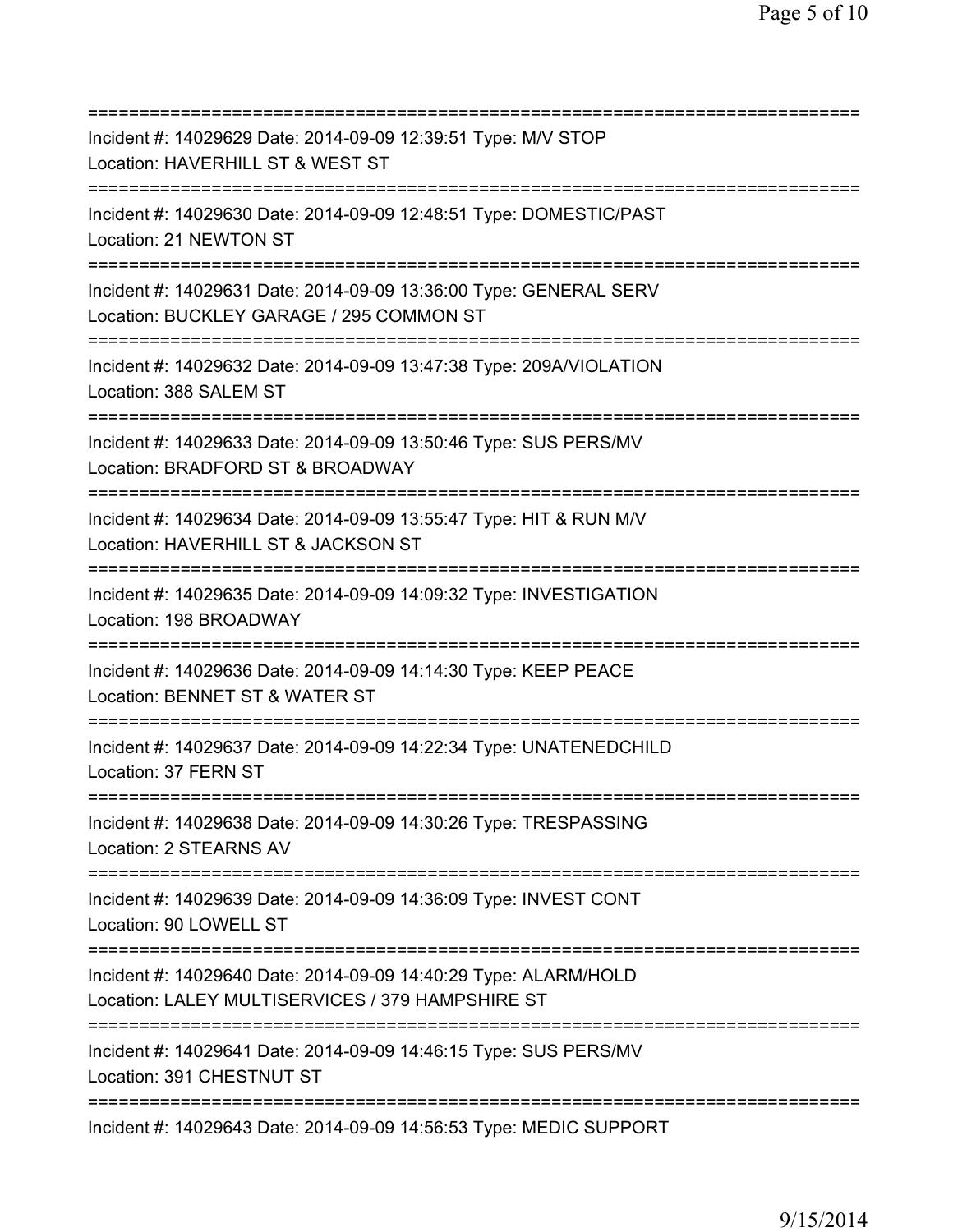| Incident #: 14029642 Date: 2014-09-09 14:58:19 Type: TOW OF M/V<br>Location: APPLETON ST & ESSEX ST                                        |
|--------------------------------------------------------------------------------------------------------------------------------------------|
| Incident #: 14029644 Date: 2014-09-09 15:07:48 Type: ALARM/HOLD<br>Location: DUNKIN DONUTS / 225 ESSEX ST<br>============================= |
| Incident #: 14029645 Date: 2014-09-09 15:10:51 Type: AMBULANCE ASSSI<br>Location: S BROADWAY & SALEM ST                                    |
| Incident #: 14029646 Date: 2014-09-09 15:16:59 Type: TOW OF M/V<br>Location: AMES ST & YALE ST<br>===========================              |
| Incident #: 14029647 Date: 2014-09-09 15:20:46 Type: RECOV/STOL/MV<br>Location: 34 CRESCENT ST                                             |
| Incident #: 14029648 Date: 2014-09-09 15:25:55 Type: AUTO ACC/PI<br>Location: TAYLOR RENTAL / 637 ANDOVER ST<br>======================     |
| Incident #: 14029649 Date: 2014-09-09 15:41:32 Type: 209A/VIOLATION<br>Location: 388 SALEM ST                                              |
| Incident #: 14029650 Date: 2014-09-09 15:41:59 Type: DOMESTIC/PROG<br>Location: 660 HAVERHILL ST                                           |
| Incident #: 14029651 Date: 2014-09-09 16:04:06 Type: AUTO ACC/NO PI<br>Location: COMMON ST & JACKSON ST                                    |
| Incident #: 14029652 Date: 2014-09-09 16:37:04 Type: SEX OFF. PAST<br>Location: 8 GREEN ST                                                 |
| Incident #: 14029653 Date: 2014-09-09 16:38:36 Type: THREATS<br>Location: 14 FARLEY ST                                                     |
| ======================================<br>Incident #: 14029654 Date: 2014-09-09 17:25:41 Type: ALARM/BURG<br>Location: 100 SAUNDERS ST     |
| Incident #: 14029655 Date: 2014-09-09 17:28:17 Type: FIGHT<br>Location: 19 CORNISH ST                                                      |
| Incident #: 14029657 Date: 2014-09-09 17:49:12 Type: THREATS                                                                               |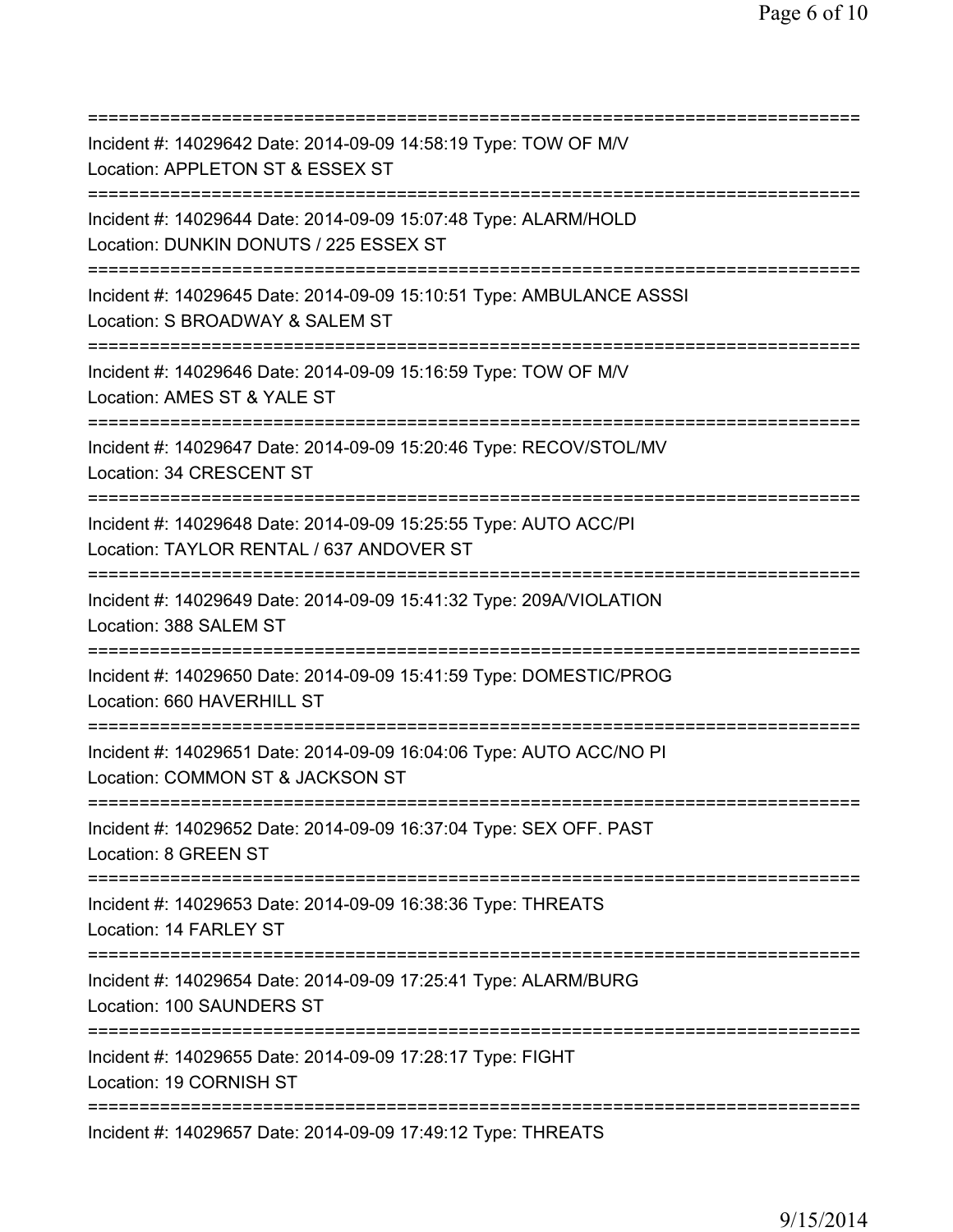| Location: COLONIAL HEIGHTS CARE AND REHAB / 55 S UNION ST #212 FL 2<br>=================================                                          |
|---------------------------------------------------------------------------------------------------------------------------------------------------|
| Incident #: 14029656 Date: 2014-09-09 17:49:45 Type: SUS PERS/MV<br><b>Location: MONROE ST</b><br>-----------------------------------             |
| Incident #: 14029659 Date: 2014-09-09 17:55:44 Type: SUS PERS/MV<br>Location: 550 BROADWAY                                                        |
| Incident #: 14029658 Date: 2014-09-09 17:55:57 Type: M/V STOP<br>Location: KLIER CT & PLEASANT ST                                                 |
| Incident #: 14029660 Date: 2014-09-09 18:00:19 Type: MAN DOWN<br>Location: 401 CANAL ST #1                                                        |
| Incident #: 14029661 Date: 2014-09-09 18:18:10 Type: E911 HANGUP<br>Location: D-6 INDUSTRIES / 605 S UNION ST<br>================================ |
| Incident #: 14029662 Date: 2014-09-09 18:19:35 Type: NEIGHBOR PROB<br>Location: 340 HAVERHILL ST #7                                               |
| Incident #: 14029663 Date: 2014-09-09 18:21:44 Type: LIC PLATE STO<br>Location: 1 PLEASANT TER                                                    |
| Incident #: 14029664 Date: 2014-09-09 18:25:33 Type: M/V STOP<br>Location: 29 WASHINGTON ST                                                       |
| Incident #: 14029665 Date: 2014-09-09 18:27:49 Type: DISORDERLY<br>Location: CONGRESS ST & MAGNOLIA ST                                            |
| Incident #: 14029666 Date: 2014-09-09 18:43:14 Type: SHOPLIFTING<br>Location: MARCOS DEVERS CAMPAIGN / 489 ESSEX ST                               |
| Incident #: 14029667 Date: 2014-09-09 18:52:20 Type: M/V STOP<br>Location: 3 WOODLAND ST                                                          |
| :=========<br>Incident #: 14029668 Date: 2014-09-09 18:53:45 Type: LOCKOUT<br>Location: 113 OXFORD ST FL 1                                        |
| Incident #: 14029670 Date: 2014-09-09 19:05:10 Type: HIT & RUN M/V<br>Location: 118 BENNINGTON ST                                                 |
|                                                                                                                                                   |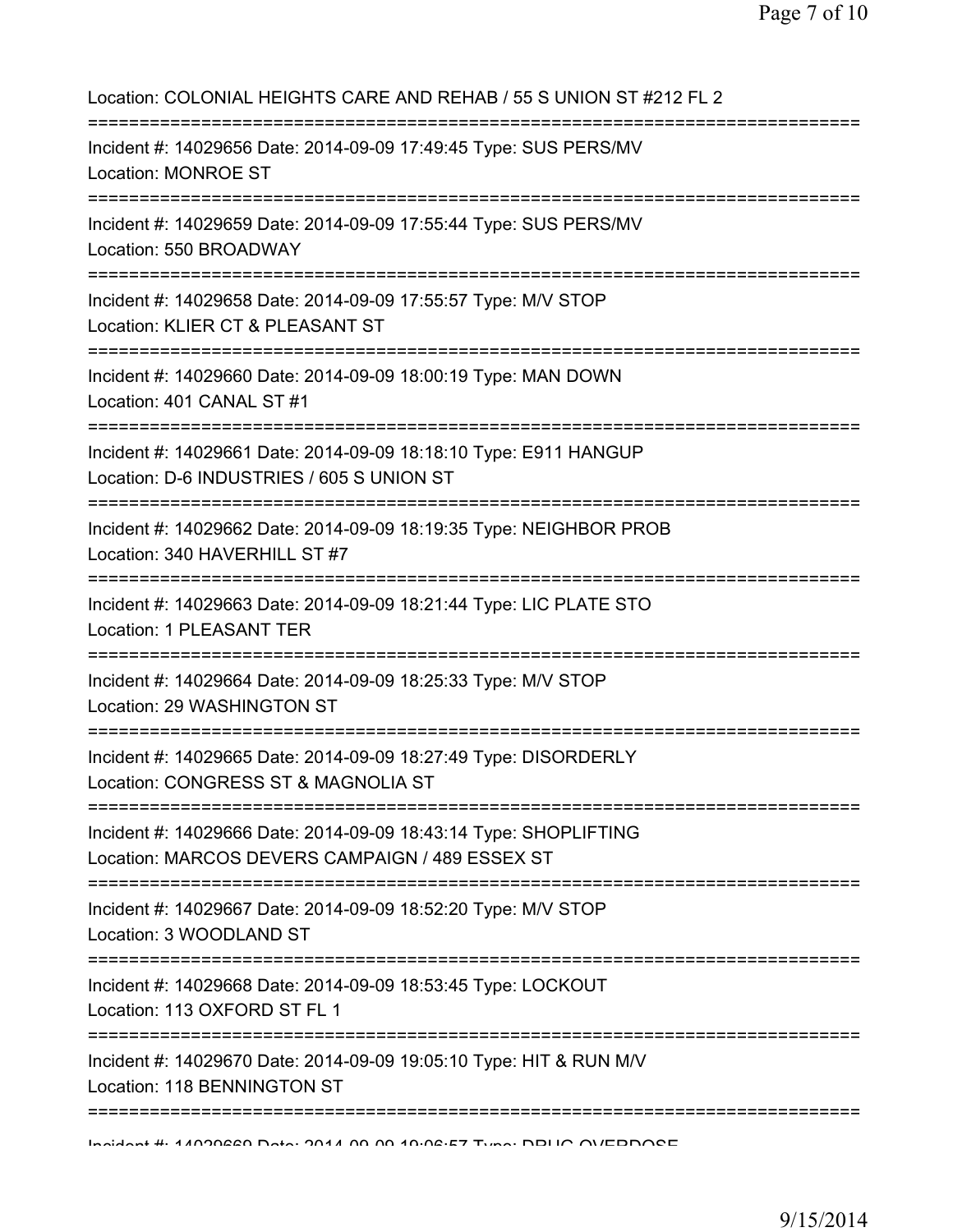## Location: 67 S BROADWAY

| Incident #: 14029671 Date: 2014-09-09 19:09:40 Type: ALARM/BURG<br>Location: ABREU RESIDENCE / 498 HAVERHILL ST #1                      |
|-----------------------------------------------------------------------------------------------------------------------------------------|
| Incident #: 14029672 Date: 2014-09-09 19:20:58 Type: ALARM/BURG<br>Location: BROADWAY DENTAL / 205 BROADWAY                             |
| Incident #: 14029673 Date: 2014-09-09 19:30:11 Type: AUTO ACC/NO PI<br>Location: 169 HAVERHILL ST<br>================================== |
| Incident #: 14029674 Date: 2014-09-09 19:33:33 Type: A&B PAST<br>Location: 19 CORNISH ST                                                |
| Incident #: 14029675 Date: 2014-09-09 19:57:21 Type: MV/BLOCKING<br>Location: 4 MT VERNON ST                                            |
| Incident #: 14029676 Date: 2014-09-09 20:00:16 Type: SUS PERS/MV<br>Location: WHITTMORE COMPANY / 30 GLENN ST                           |
| Incident #: 14029677 Date: 2014-09-09 20:20:14 Type: M/V STOP<br>Location: HIGH ST & STORROW ST                                         |
| Incident #: 14029678 Date: 2014-09-09 20:40:02 Type: ROBBERY ARMED<br>Location: HAVERHILL ST & JACKSON ST                               |
| Incident #: 14029679 Date: 2014-09-09 20:43:37 Type: CK WELL BEING<br>Location: 200 PARKER ST FL 1                                      |
| Incident #: 14029680 Date: 2014-09-09 20:45:29 Type: DOMESTIC/PROG<br>Location: 61 SAUNDERS ST FL 1                                     |
| Incident #: 14029681 Date: 2014-09-09 21:10:21 Type: M/V STOP<br>Location: HIGH ST                                                      |
| Incident #: 14029682 Date: 2014-09-09 21:15:31 Type: DOMESTIC/PROG<br>Location: 8 MASON ST #1                                           |
| Incident #: 14029683 Date: 2014-09-09 21:49:15 Type: B&E/MV/PAST<br>Location: LAWRENCE ST & OAK ST                                      |
|                                                                                                                                         |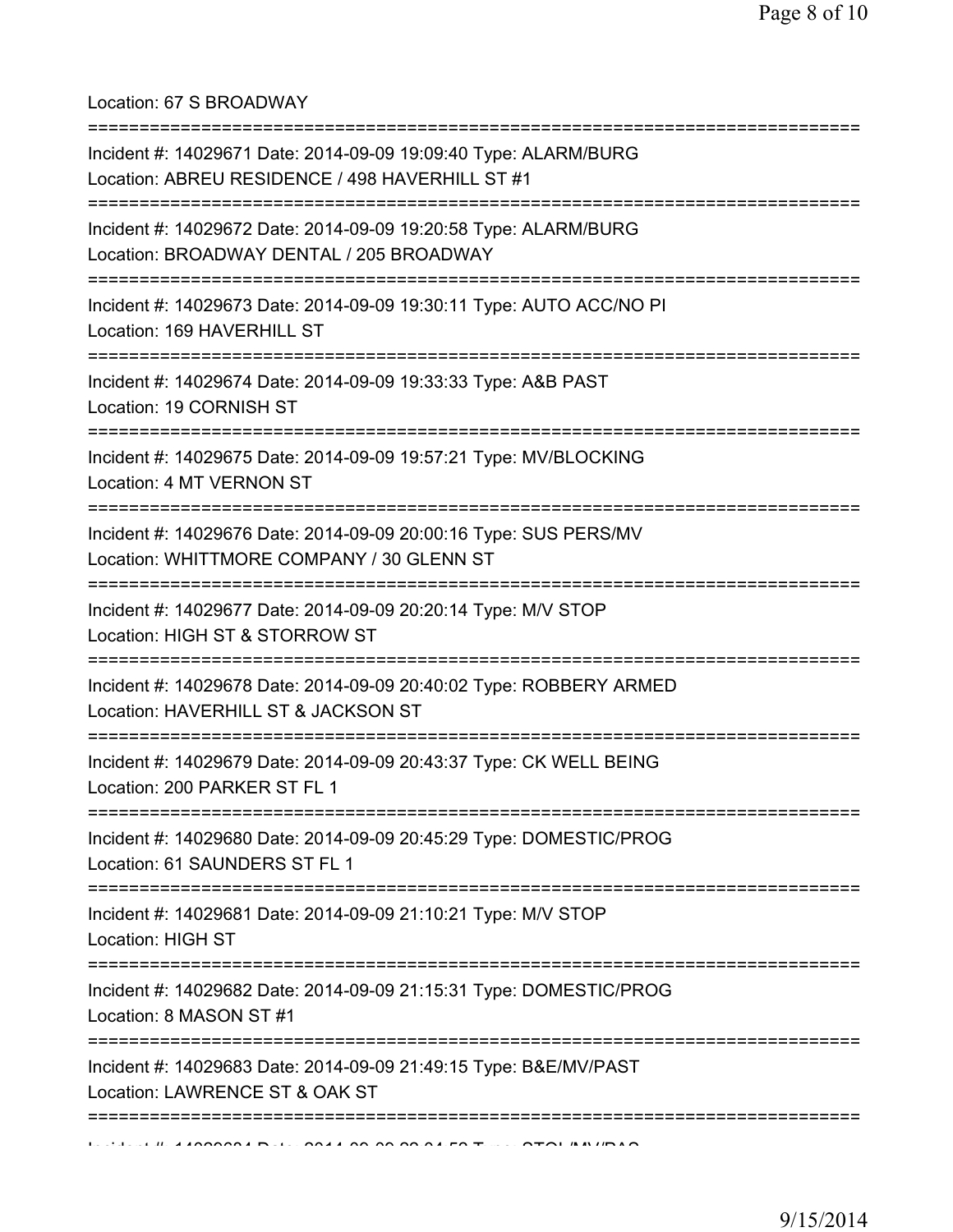| Location: FRANKLIN ST & METHUEN ST                                                                                           |
|------------------------------------------------------------------------------------------------------------------------------|
| Incident #: 14029685 Date: 2014-09-09 22:11:51 Type: NOISE ORD<br>Location: 55 BROOKFIELD ST                                 |
| Incident #: 14029686 Date: 2014-09-09 22:13:19 Type: MV/BLOCKING<br>Location: 25 KINGSTON ST                                 |
| Incident #: 14029687 Date: 2014-09-09 22:27:49 Type: ALARM/BURG<br>Location: FROST SCHOOL / 33 HAMLET ST                     |
| Incident #: 14029688 Date: 2014-09-09 22:28:58 Type: ALARM/BURG<br>Location: LAWRENCE HIGH / 70 N PARISH RD                  |
| Incident #: 14029689 Date: 2014-09-09 22:29:25 Type: ALARM/BURG<br>Location: CHILD CARE CENTER / 581 ANDOVER ST              |
| Incident #: 14029690 Date: 2014-09-09 22:30:38 Type: ALARM/BURG<br>Location: NATIONAL AMUSEMENTS / 41 WINTHROP AV            |
| Incident #: 14029691 Date: 2014-09-09 22:31:12 Type: ALARM/BURG<br>Location: MARKET BASKET WAREHOUSE / 1 GROCERY WY          |
| Incident #: 14029694 Date: 2014-09-09 22:31:46 Type: ALARM/BURG<br>Location: MARSHALLS / null                                |
| Incident #: 14029692 Date: 2014-09-09 22:31:59 Type: ALARM/BURG<br>Location: ALBRITE CARPET CLEANING COMP. / 223 WINTHROP AV |
| Incident #: 14029693 Date: 2014-09-09 22:32:49 Type: ALARM/BURG<br>Location: LAWRENCE HOUSING AUTHORITY / 67 DUCKETT AV      |
| Incident #: 14029695 Date: 2014-09-09 22:41:50 Type: MAL DAMAGE<br>Location: ESSEX ST & FRANKLIN ST                          |
| Incident #: 14029696 Date: 2014-09-09 23:19:16 Type: ALARM/BURG<br>Location: TARSHI, MICHAEL LAW OFFICES / 510 ESSEX ST      |
| Incident #: 14029697 Date: 2014-09-09 23:49:34 Type: CK WELL BEING<br>Location: 238 HAVERHILL ST #1                          |
|                                                                                                                              |